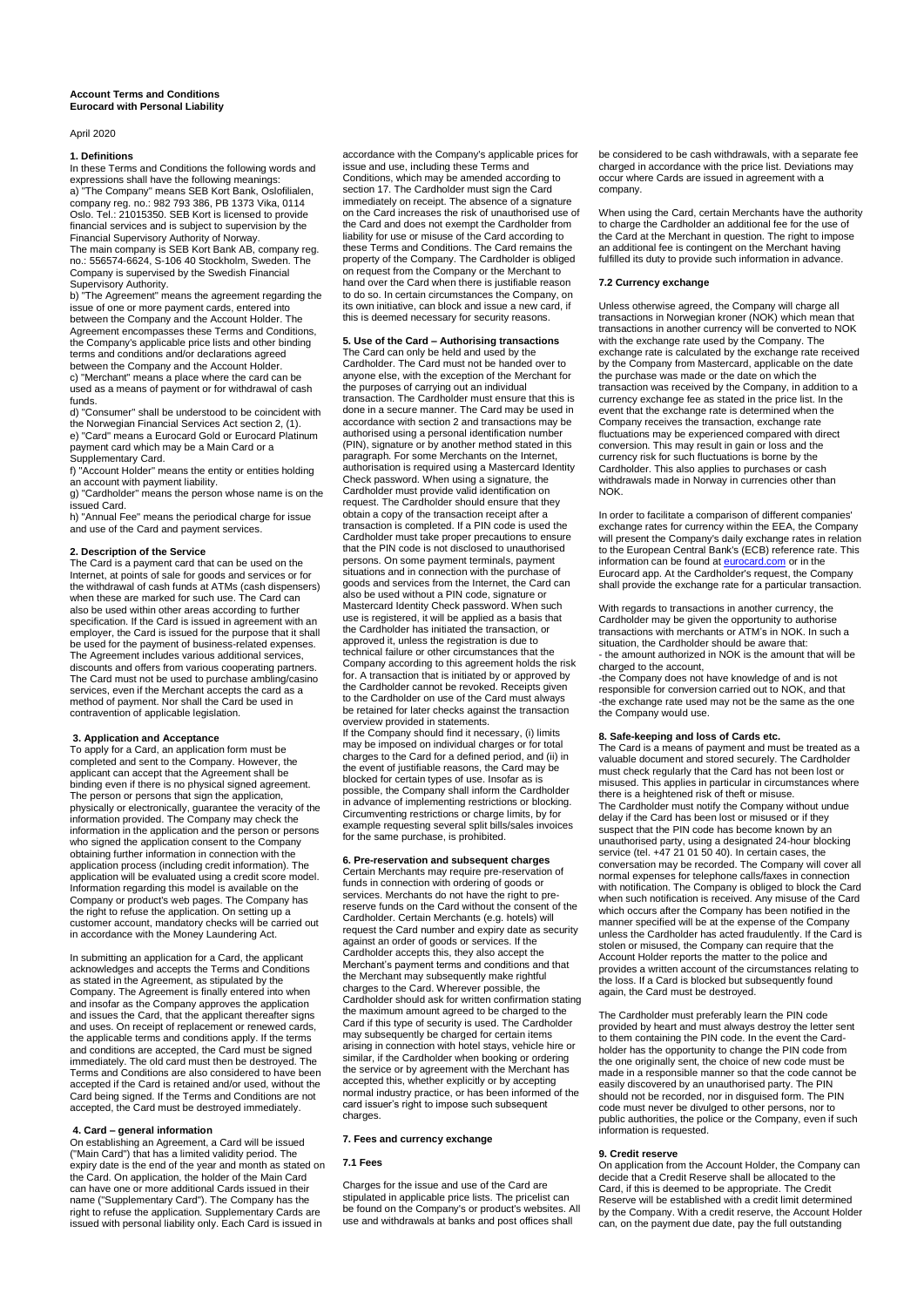balance or part of the full outstanding balance, insofar as the invoice does not state that a higher sum must be paid. If the full outstanding balance is paid on or before the due date, no interest on credit will be charged. Within a credit arrangement, the Account Holder's monthly payments must be equal to no less than 1/60 part of the outstanding balance ("Minimum Payment") but never less than NOK 450, as specified in detail on the monthly invoice. This applies unless otherwise agreed. The agreed credit limit is not the same as the usage limit for the Card; if the Card is used for a higher sum than the credit limit, the excess usage sum is due for payment in its entirety on the following due date, in addition to the minimum payment that can be demanded by the Company. Financial terms and conditions for the use of the Credit Reserve, including the nominal and effective annual interest rates, are as stated in the Company's valid price list for the Card.

The regulations laid down in section 11 apply in their entirety to liability for payment associated with the use of the Credit Reserve. Any part-payment made in accordance with this section will be considered to cover the oldest unpaid interest or other fees on the Card, followed by the oldest accrued transaction amount. The Account Holder may request that the Credit Reserve be reduced at any time. The Account Holder consents that the Company, if it has justifiable reason to do so, can at any time limit the further use of the Credit Reserve. Insofar as is possible, the Company shall inform the Account Holder in advance of implementing restrictions or blocking. If the amount used exceeds the new credit limit, this must be paid off in accordance with the regulations for payment within the appointed credit limit. This regulation does not restrict the Company's right to demand payment of the entire outstanding amount if the Agreement is terminated in situations as described under section 16 below.

### **10. Liability for misuse**

The Company is responsible for losses caused by unlawful transactions unless otherwise specified in this section. A transaction is considered unlawful if the customer has not authorised the transaction; cf. section 5.

The Account Holder is liable for up to NOK 1,200 for losses in the event of unlawful transactions brought about by the use of a lost or stolen method of payment, or where a method of payment has been appropriated without authorisation and a PIN code or other similar personal security procedures have been applied, or due to the unauthorised appropriation of the Card if the Cardholder has failed to secure the PIN code and the PIN code is used.

The Account Holder is liable for up to NOK 12,000 for losses due to unlawful transactions if the loss is due to the Customer has acted with gross negligence by failing to fulfil one or more of their obligations pursuant to sections 5 and 8 cf. Norwegian Financial Services Act section 34 (1). If the loss is caused by the Customer knowingly failing to fulfil their obligations, the Customer shall be liable for the entire loss. This also applies if the loss is caused by the Cardholder acting fraudulently.

If the Account Holder denies having authorised a payment transaction (cf. section 5), the use of a method of payment shall not in itself be considered as sufficient proof of the transaction having been authorised by the Cardholder or that the Cardholder has acted fraudulently or intentionally or with gross negligence having failed to fulfil one or more of their obligations pursuant to sections 5 and 8. It shall be the burden of the Company to prove that the transaction was authorised, correctly recorded and accounted for and was not affected by a technical error or any other fault.

Unless otherwise agreed with the Company, the limit of NOK 12,000 apply only where the person liable is a Consumer.

# **11. Payment and payment liability**

The Account Holder holds payment liability for payment demands arising from issue and use of the Main Card and any Supplementary Cards.

This applies even if the Card is issued on the basis of an agreement between the Company and the Cardholder's employer or member organisation. Payment liability prevails until all claims and demands have been settled. The entity with liability to make payments is obliged by this contract to ensure that invoices issued by the Company (including any charges and due interest) are paid correctly and on time. All payments must be made in Norwegian kroner and must be made to the bank account and using the identification criteria (KID numbers etc.) as specified by the Company, and must be made by the date as stated on the invoice. An invoice will be sent out monthly provided that new transactions have been charged to the account. If the total transactions are less than NOK 100, the payment liability

can be transferred to the following month, for up to a maximum of 3 months. This does not apply of the Cardholder holds payment liability according to section 9.

If correct payment is not made on the due date, the Company has the right to charge interest and levy charges in accordance with applicable legislation and price lists from the due date of the payment (including charges stipulated in accordance with the regulations laid down in the Norwegian Debt Collection Act) and to withdraw any Credit Reserve associated with the Card. Furthermore, the Company may block Cards issued pursuant to this Agreement. If payments are not made on time, interest on overdue payments will be charged in accordance with the regulations laid down in section 3 (1) of the Norwegian Act relating to Interest on Arrears. If a Credit Reserve is associated with the Card, the agreed credit interest will be applied, cf. the Act related to Interest on Arrears section 3 (2).

# **12. Checking transactions – complaints**

The Account Holder must check the transactions itemised on the monthly invoice. If any transactions appear that the Cardholder has not initiated or approved , or if any transactions deviate from what the Cardholder has initiated or approved, the Cardholder must notify the Company without undue delay, calculated from the date when the Cardholder became aware of (or should have become aware of) the issue, and at the latest 13 months after the charge date. If the Cardholder wishes to complain about a reservation on the Card, the Cardholder must always obtain a cancellation number from the Merchant or document the cancellation in a written notification to the Company.

Any complaints relating to goods or services purchased with the Card must be directed to the Merchant. If a claim against a Merchant cannot be made, claims in regard to consumer credit purchases can be sent to the Company. The Company must in such case be notified of the claim within a reasonable time, cf. Financial Contracts Act section 54b and within no more than 60 days.

# **13. Use of information etc.**

By accepting these Terms and Conditions, the Cardholder agree to the following:

– That all information relating to the customer relationship may be used, processed and passed on to third parties to the extent necessary for the Company to fulfil its obligations under the Agreement.

– Information may be passed on to and processed by SEB Kort Bank AB observing strict confidentiality and within the framework laid down in Norwegian legislation use for marketing and credit control purposes (including for the collation of personal profiles and data for compilation into a group customer register). – That the Company may send out marketing

material via electronic communication if the Cardholder has provided their email address. If an email address has been given, the Company can also send out material for goods and services provided by other companies than the Company, when this is part of a partner agreement, the purpose of which is to benefit the Cardholder according to the Agreement.

– That the Company can hand over copies of invoices and other relevant documentation or information to a third party who is registered as holding payment liability or joint liability for the Card, insofar as the person has justifiable reason to request it.

– That the Company, in connection with use via the Internet, has the right to make a risk-based credit evaluation before the transaction is authorised. In such cases, the customer and transaction data will be stored temporarily with a Company partner, on the premise that the information is stored in a secure manner.

– That, if the Card has been issued in accordance with an agreement with the Cardholder's employer for the purpose of paying expenses, the Company may pass on information on the use of the Card to the employer or a partner approved by the employer for use for statistical and/or accounting purposes, or the operation of travel administration solutions. Only information relevant to the operation of such solutions may be provided and such provision may involve information being supplied to Mastercard International in the USA. The Company shall ensure that the employer and/or partner have set up secure processing procedures for any such information supplied.

– That the Company may at any time and without special notification carry out a revised credit assessment of the Cardholder.

The customer can at any time opt out of customer information being used for marketing purposes. The use of customer data and the customer's rights in this connection is otherwise governed by the rules of the Norwegian Personal Data Act and the Norwegian Financial Institutions Act. Information about the data subjects' rights and about the Company's procedures for processing personal data can be found on the website eurocard.co

# **14. Notice in the event of changes to name, address, financial situation etc.** That any changes to the Cardholder's name, address,

telephone number or employer shall immediately be reported to the Company. This is also the case if the financial circumstance of an entity with payment liability for the Card is impaired such that the ability to make payments in accordance with the Terms and Agreements may be affected. If the Cardholder undergoes a change of name, the Company will issue a new Card. A fee will be payable in accordance with the applicable price list.

# **15. Public Law Regulations**

The Card will be issued and shall be used in accordance with the regulations stipulated by Norges Bank. If the Card is used abroad, the Cardholder must comply with any applicable public authority regulations that may apply to such use. Payments made abroad that require public licences cannot be made using the Card. The Company will submit reports to the appropriate public authorities where required under the Norwegian Money Laundering Act. The Company will report use of the Card abroad in accordance with the Norwegian Foreign Exchange Register Act. This means that individual transactions greater than NOK 25,000 and purchases of currency of more than NOK 5,000 will be reported to the authorities. In addition, a monthly total per country of other transfers/transactions will be reported.

#### **16. Duration and termination**

The Cardholder may cancel the Agreement at any time free of charge. If the Agreement is terminated, the Cardholder must notify the company and destroy the Card immediately. The Card will be renewed at no extra cost and in accordance with the terms and conditions applicable at the time of renewal. If the Company has justifiable reason to do so, it can refuse to renew the Card on expiry of the validity period, which will result in termination of the Agreement, or renew the Card on amended terms and conditions.

The Company, if it has justifiable reason to do so, may cancel the Agreement on giving two months' notice. The company may however cancel the Agreement with immediate effect in the event of a significant breach of contract on the part of the Cardholder. A significant breach of contract shall be considered to have occurred if the deadline for payments stated on the payment reminder is exceeded. If the conduct of the Cardholder or a serious failure on the part of the Account Holder as regards the ability or willingness to pay or any other circumstances make it likely that there will be a significant breach of contract, the Company may cancel the Agreement with immediate effect.

In the event that the Agreement is terminated in accordance with this section, any outstanding amounts, with the addition of interest and charges, will fall due for payment. The application of rights according to this section does not restrict the Company's rights according to sections 9 and 11. On termination the Cardholder has the right to be reimbursed for a proportional part of any annual fees paid in advance.

# **17. Terms and conditions - changes**

The Company reserves the right to amend these Account Terms and Conditions at any time. Any amendments will come into force two months after written notification has been sent to the Cardholder. The Cardholder will be considered to have accepted the amendment(s) unless the Cardholder notifies the Company otherwise by the date these come into force. If the Cardholder does not accept the amendments to the Terms and Conditions, they may freely cancel the Agreement.

#### **18. Applicable law and disputes**

This Agreement is subject to Norwegian law and regulations therein. If the Cardholder is not a Consumer, the regulations laid down in the Norwegian Financial Contracts Act will not apply between the parties. If the Cardholder is a Consumer, the stated legislation applies insofar as these are relevant and any disputes arising in connection with the Agreement may be brought into the Finansklagenemnda, cf. Financial Contracts Act section 4. In other cases, disputes may be brought before the ordinary courts.

#### **19. Technical Failure**

The Company cannot be held liable if the Card cannot be used as a result of operational disruptions to the card system, or if an ATM has run out of cash, or similar